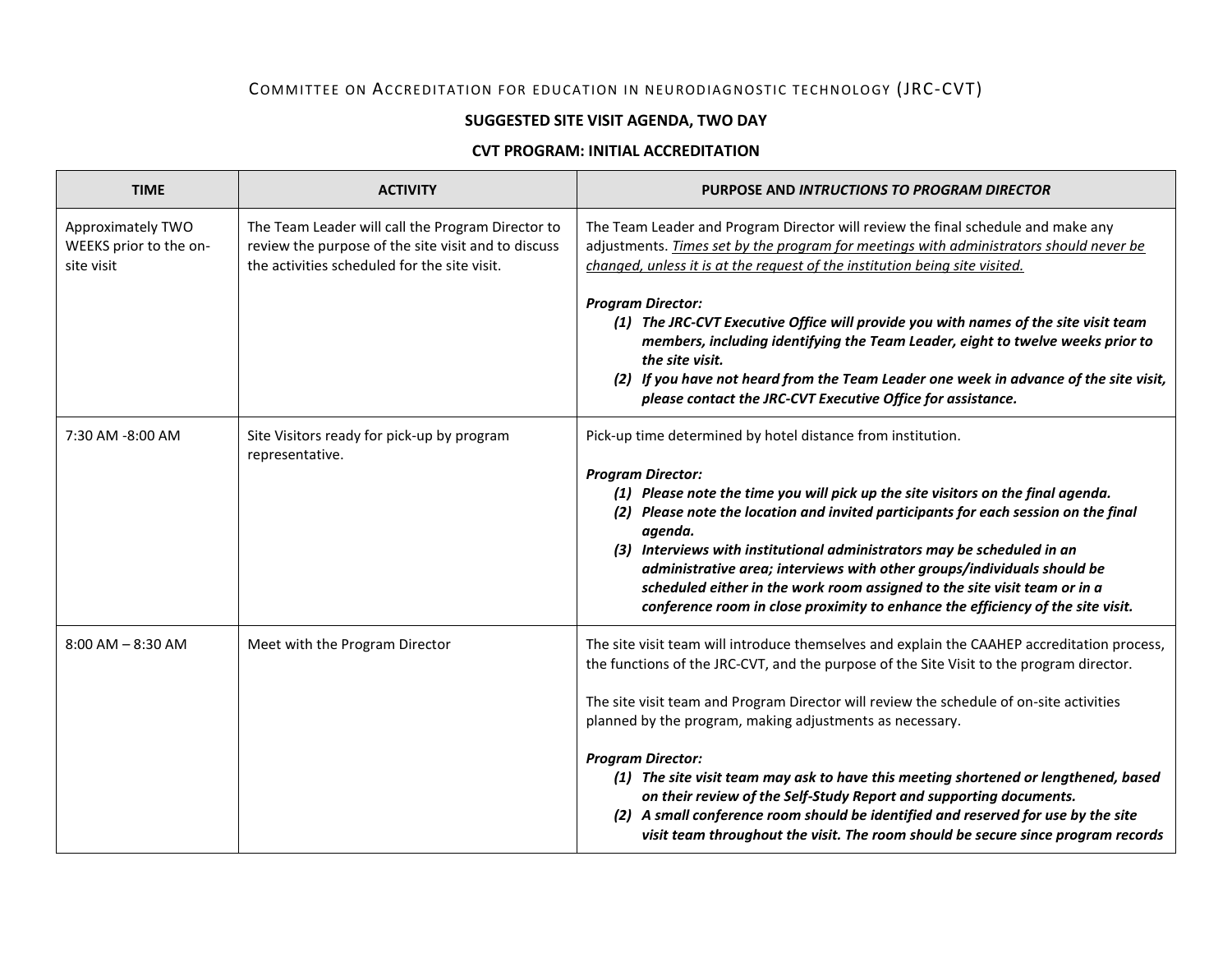| <b>TIME</b>                                                                        | <b>ACTIVITY</b>                                                                                                                                             | PURPOSE AND INTRUCTIONS TO PROGRAM DIRECTOR                                                                                                                                                                                                                                                                                                                                                                                                                                                                                                                                                                                                                                                                                                                                                                                                                                                                                                                                                                                                                                                                                                                                                                                                                                                                                                                     |
|------------------------------------------------------------------------------------|-------------------------------------------------------------------------------------------------------------------------------------------------------------|-----------------------------------------------------------------------------------------------------------------------------------------------------------------------------------------------------------------------------------------------------------------------------------------------------------------------------------------------------------------------------------------------------------------------------------------------------------------------------------------------------------------------------------------------------------------------------------------------------------------------------------------------------------------------------------------------------------------------------------------------------------------------------------------------------------------------------------------------------------------------------------------------------------------------------------------------------------------------------------------------------------------------------------------------------------------------------------------------------------------------------------------------------------------------------------------------------------------------------------------------------------------------------------------------------------------------------------------------------------------|
|                                                                                    |                                                                                                                                                             | and personal property of the site visit team (e.g., computers, tablets) may also<br>be left in the room while interviews with other individual or groups take place.                                                                                                                                                                                                                                                                                                                                                                                                                                                                                                                                                                                                                                                                                                                                                                                                                                                                                                                                                                                                                                                                                                                                                                                            |
| MORNING; as early as the<br>administrators' schedules<br>permit. (30 - 45 minutes) | <b>General Group Session</b><br>Attendees: Site Visit Team, Dean and/or higher<br>level administration, members of administrative<br>staff, as appropriate. | The site visit team will explain the CAAHEP accreditation process, the functions of the JRC-<br>CVT, and the purpose of the site visit.<br>Site visit team will interview the Dean/Administrator to:<br>(1) confirm the institutional accreditation (Standard I.A);<br>(2) determine the process by which the sponsoring institution assures the program meets<br>the requirements of the Standards and Guidelines (Standard I.C);<br>(3) assess the institution's financial resources, including the institutional commitment to<br>the program (Standard III.A);<br>(4) discuss the institution's process for evaluating the program, including program's<br>process for resource and outcomes assessments (Standard III.D and Standard IV.B.1 and 2);<br>and,<br>(5) confirm the process/procedures the institution used to determine the program's goals<br>and outcomes are compatible with the mission of the sponsoring institution and the<br>communities of interest (Standard II.A).<br><b>Program Director:</b><br>(1) Make sure the administrator(s) can speak to the overarching institutional<br>process for program review/evaluation.<br>(2) Make sure to keep an accurate list of everyone who is interviewed by the Site<br>visit team; include the role for each individual (e.g., dean, first year student,<br>employer, medical director). |
| MORNING: 90 minutes                                                                | Tour Educational Facilities and Interview Program<br>Director & Faculty                                                                                     | The site visit team will:<br>(1) evaluate the classrooms, labs, and other program resources (Standard III.A)<br>(2) review the program's goal and outcomes (Standard II.A) and the role played by the<br>Program Advisory Committee in developing and reviewing the goals and outcomes<br>(Standard II.A and II.B);<br>(3) review the process by which the curriculum course content was determined<br>(Standard III.C);<br>(4) review the process used by the institution and program faculty to determine that<br>instructional methods are appropriate for the course type (Standard III.C);                                                                                                                                                                                                                                                                                                                                                                                                                                                                                                                                                                                                                                                                                                                                                                 |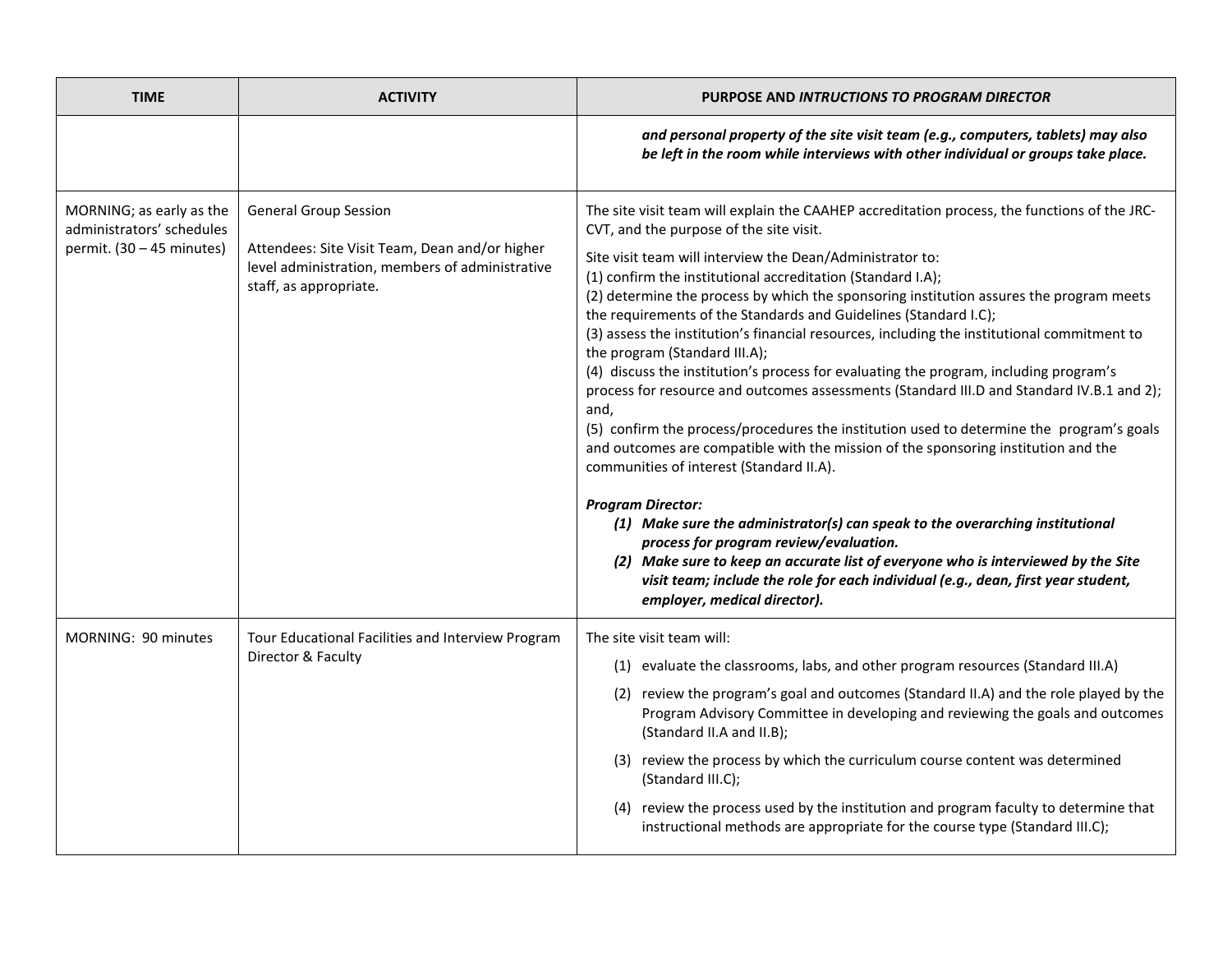| <b>TIME</b> | <b>ACTIVITY</b>                                                                                                                                                | PURPOSE AND INTRUCTIONS TO PROGRAM DIRECTOR                                                                                                                                                                                                                                                                                                                                                                                                                                                                                                                                                                                                                                                                                                                                                                                                                                                                                                                                                                                                                                                                                                                                                                                               |
|-------------|----------------------------------------------------------------------------------------------------------------------------------------------------------------|-------------------------------------------------------------------------------------------------------------------------------------------------------------------------------------------------------------------------------------------------------------------------------------------------------------------------------------------------------------------------------------------------------------------------------------------------------------------------------------------------------------------------------------------------------------------------------------------------------------------------------------------------------------------------------------------------------------------------------------------------------------------------------------------------------------------------------------------------------------------------------------------------------------------------------------------------------------------------------------------------------------------------------------------------------------------------------------------------------------------------------------------------------------------------------------------------------------------------------------------|
|             |                                                                                                                                                                | (5) review the process by which the institution assures that all instructors (didactic,<br>lab and clinical) are knowledgeable in subject matter and effective in teaching the<br>assigned subjects (Standard III.B.1.c.(1);                                                                                                                                                                                                                                                                                                                                                                                                                                                                                                                                                                                                                                                                                                                                                                                                                                                                                                                                                                                                              |
|             |                                                                                                                                                                | (6) review the methods used to assure physician interaction during the instruction of<br>students (Standard III.C.2);                                                                                                                                                                                                                                                                                                                                                                                                                                                                                                                                                                                                                                                                                                                                                                                                                                                                                                                                                                                                                                                                                                                     |
|             |                                                                                                                                                                | (7) discuss the comprehensive resource assessment plan (Standard III.D);                                                                                                                                                                                                                                                                                                                                                                                                                                                                                                                                                                                                                                                                                                                                                                                                                                                                                                                                                                                                                                                                                                                                                                  |
|             |                                                                                                                                                                | (8) discuss the comprehensive process for evaluating students, including how records<br>of student evaluations are maintained (Standard IV.A.1 and 2);                                                                                                                                                                                                                                                                                                                                                                                                                                                                                                                                                                                                                                                                                                                                                                                                                                                                                                                                                                                                                                                                                    |
|             |                                                                                                                                                                | (9) discuss the comprehensive process for assessing the JRC-CVT mandated outcomes<br>(Standard IV.B.1); and,                                                                                                                                                                                                                                                                                                                                                                                                                                                                                                                                                                                                                                                                                                                                                                                                                                                                                                                                                                                                                                                                                                                              |
|             |                                                                                                                                                                | (10) confirm how the program director/clinical coordinator ensures that that a formal<br>affiliation agreement has been signed by both parties before a student is assigned<br>to the affiliate for clinical education (Standard V.F).                                                                                                                                                                                                                                                                                                                                                                                                                                                                                                                                                                                                                                                                                                                                                                                                                                                                                                                                                                                                    |
|             |                                                                                                                                                                | Program Director: You will have received a list of documents to have available for the<br>team to review on-site during the site visit. Please have those documents available and<br>filed, with labels referencing the appropriate Standard. During this interview session the<br>team will clarify and verify information you provided in the Self-Study Report.                                                                                                                                                                                                                                                                                                                                                                                                                                                                                                                                                                                                                                                                                                                                                                                                                                                                        |
| 30 minutes  | <b>Interview First Year Students</b><br>(A second interview session with students may<br>need to be schedule if the program includes a<br>satellite location.) | The site visit team will evaluate the students' satisfaction with the program, including:<br>(1) evaluating the students' experience with the sponsor's publications and<br>disclosures (Standard V.A.);<br>(2) evaluating the degree to which students are aware of practices to assure their<br>health and safety and the safety of their patients during clinical and/or laboratory<br>experiences (Standard V.C);<br>(3) evaluating the degree to which students are aware that all programmatic activities<br>must be educational, including evaluating how the students know they are not to<br>be substituted for staff during clinical education (Standard V.C);<br>(4) determining how students are involved in assessing the program resources (III.A);<br>(5) determining the degree to which students are aware of the program's goals and<br>outcomes (Standard II.A);<br>(6) assessing the degree to which the student perceive the program is preparing them<br>for their role as competent entry-level neurodiagnostic technologists (Standard<br>II.C);<br>(7) confirming that students know the identity of the medical director(s) and how the<br>individual(s) are involved in the program (Standard III.B.1.b); and, |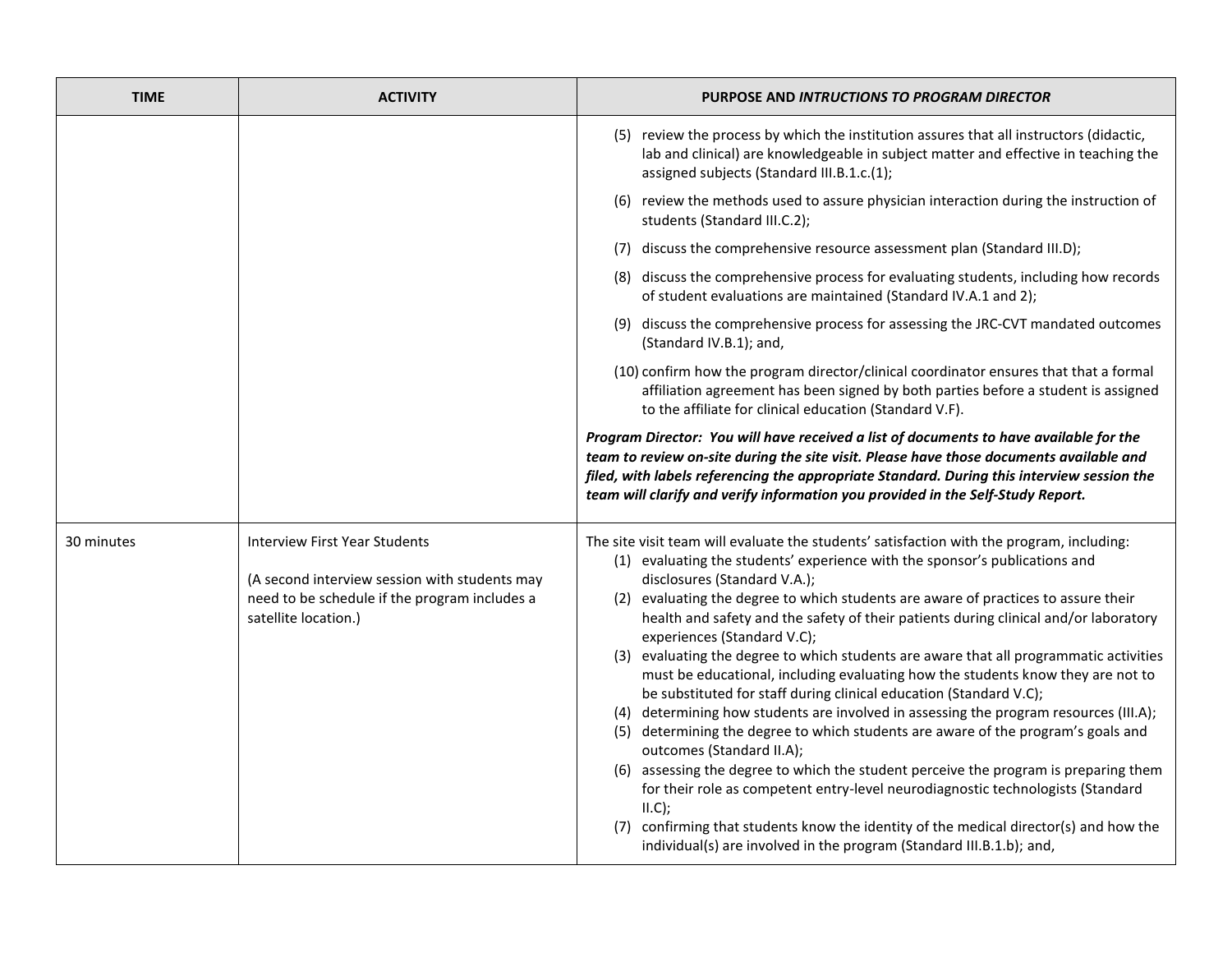| <b>TIME</b> | <b>ACTIVITY</b>                                                                                                                                                 | <b>PURPOSE AND INTRUCTIONS TO PROGRAM DIRECTOR</b>                                                                                                                                                                                                                                                                                                                                                                                                                                                                                                                                                                                                                                                                                                                                                                                                                                                                                                                                                                                                                                                                                                                                                                                                                                                                                                |
|-------------|-----------------------------------------------------------------------------------------------------------------------------------------------------------------|---------------------------------------------------------------------------------------------------------------------------------------------------------------------------------------------------------------------------------------------------------------------------------------------------------------------------------------------------------------------------------------------------------------------------------------------------------------------------------------------------------------------------------------------------------------------------------------------------------------------------------------------------------------------------------------------------------------------------------------------------------------------------------------------------------------------------------------------------------------------------------------------------------------------------------------------------------------------------------------------------------------------------------------------------------------------------------------------------------------------------------------------------------------------------------------------------------------------------------------------------------------------------------------------------------------------------------------------------|
|             |                                                                                                                                                                 | (8) confirming that physicians are involved in the instruction of students (Standard<br>$III.C.2$ ).<br>Program Director: Include as many students as possible.                                                                                                                                                                                                                                                                                                                                                                                                                                                                                                                                                                                                                                                                                                                                                                                                                                                                                                                                                                                                                                                                                                                                                                                   |
| 30 minutes  | <b>Interview Second Year Students</b><br>(A second interview session with students may<br>need to be schedule if the program includes a<br>satellite location.) | The site visit team will evaluate the students' satisfaction with the program, including:<br>(1) evaluating the students' experience with the sponsor's publications and<br>disclosures (Standard V.A.);<br>(2) evaluating the degree to which students are aware of practices to assure their<br>health and safety and the safety of their patients during clinical and/or laboratory<br>experiences (Standard V.C);<br>(3) evaluating the degree to which students are aware that all programmatic activities<br>must be educational, including evaluating how the students know they are not to<br>be substituted for staff during clinical education (Standard V.C);<br>(4) determining how students are involved in assessing the program resources (III.A);<br>(5) determining the degree to which students are aware of the program's goals and<br>outcomes (Standard II.A);<br>(6) assessing the degree to which the student perceive the program is preparing them<br>for their role as competent entry-level neurodiagnostic technologists (Standard<br>II.C);<br>(7) confirming that students know the identity of the medical director(s) and how the<br>individual(s) are involved in the program (Standard III.B.1.b); and,<br>(8) confirming that physicians are involved in the instruction of students (Standard<br>$III.C.2$ ). |
|             |                                                                                                                                                                 | Program Director: Include as many students as possible.                                                                                                                                                                                                                                                                                                                                                                                                                                                                                                                                                                                                                                                                                                                                                                                                                                                                                                                                                                                                                                                                                                                                                                                                                                                                                           |
| 45 Minutes  | <b>Review Records</b>                                                                                                                                           | The site visit team will:<br>(1) review how the program maintains academic records of students (Standard V.D);<br>(2) review completed evaluations of the students, including lab and clinical<br>evaluations (Standard IV.A.1 and 2);<br>(3) review completed and graded examinations and quizzes from each course in the<br>curriculum (Standard IV.A.1 and 2);<br>(4) review student evaluations of faculty, clinical instructors, and courses in the<br>curriculum (Standard III.A);<br>(5) review representative student folders documenting student advisement (Standard<br>V.D);                                                                                                                                                                                                                                                                                                                                                                                                                                                                                                                                                                                                                                                                                                                                                           |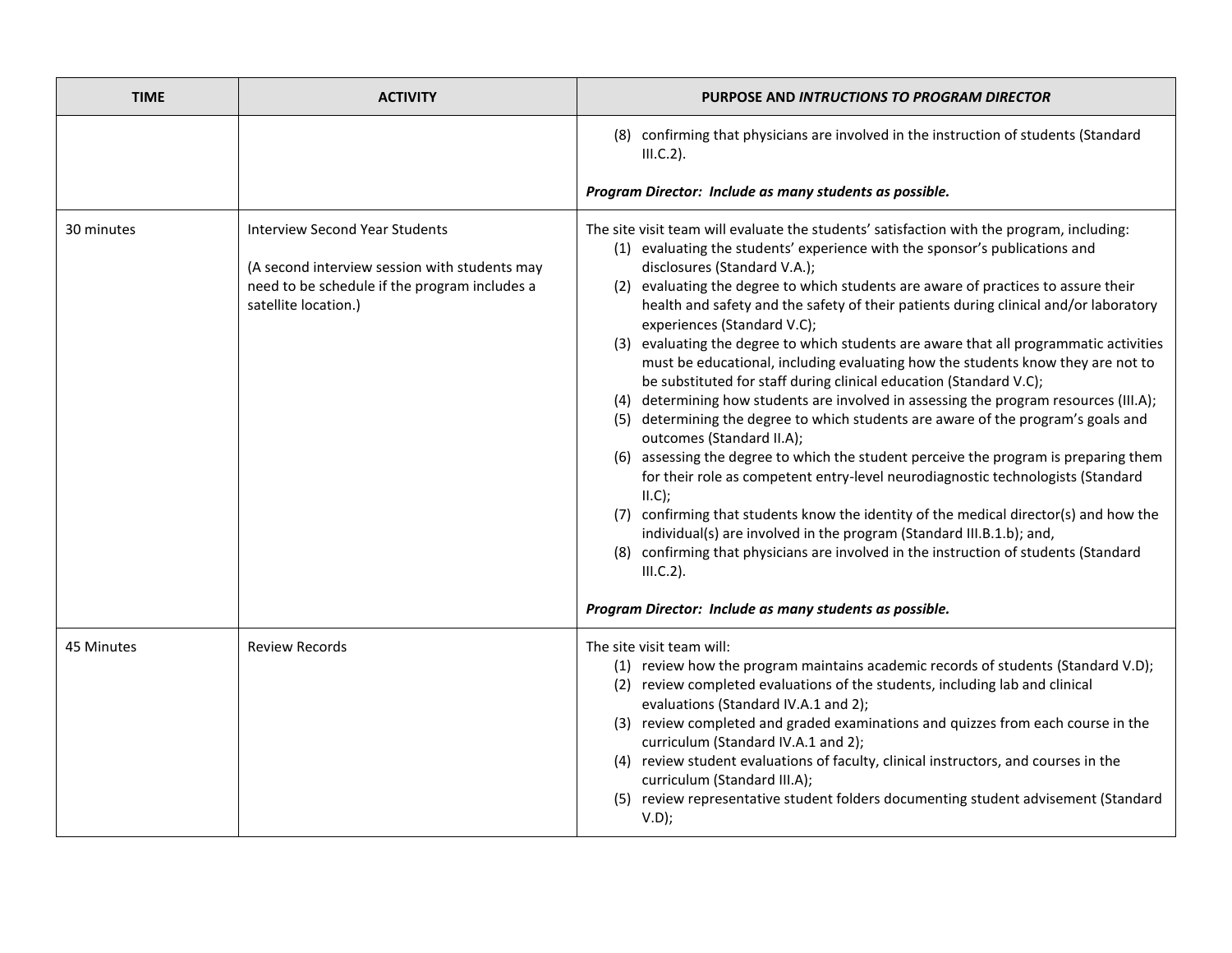| <b>TIME</b>                                                                                                                       | <b>ACTIVITY</b>                                                                                                                                       | <b>PURPOSE AND INTRUCTIONS TO PROGRAM DIRECTOR</b>                                                                                                                                                                                                                                                                                                                                                                                                                                                                                                                                                                                                                                                                                                                                                                                                                                                                                                                                                                                                                                                                                                                                                                                                                                                             |
|-----------------------------------------------------------------------------------------------------------------------------------|-------------------------------------------------------------------------------------------------------------------------------------------------------|----------------------------------------------------------------------------------------------------------------------------------------------------------------------------------------------------------------------------------------------------------------------------------------------------------------------------------------------------------------------------------------------------------------------------------------------------------------------------------------------------------------------------------------------------------------------------------------------------------------------------------------------------------------------------------------------------------------------------------------------------------------------------------------------------------------------------------------------------------------------------------------------------------------------------------------------------------------------------------------------------------------------------------------------------------------------------------------------------------------------------------------------------------------------------------------------------------------------------------------------------------------------------------------------------------------|
|                                                                                                                                   |                                                                                                                                                       | (6) verify information provided in the self-study, including review of raw data used in<br>resource assessment and outcomes assessment (Standard III.D and IV.B.1)                                                                                                                                                                                                                                                                                                                                                                                                                                                                                                                                                                                                                                                                                                                                                                                                                                                                                                                                                                                                                                                                                                                                             |
|                                                                                                                                   |                                                                                                                                                       | Program Director: A list of on-site materials to be available will be provided by the JRC-<br>CVT. The on-site materials must be filed neatly, with labels for the Standard(s) being<br>evaluated through the use of the materials.                                                                                                                                                                                                                                                                                                                                                                                                                                                                                                                                                                                                                                                                                                                                                                                                                                                                                                                                                                                                                                                                            |
| 90 Minutes                                                                                                                        | Working Lunch & Review Records OR This can be<br>lunch with the Advisory Committee.                                                                   | If working lunch:<br>The site visit team will review the records as described above.                                                                                                                                                                                                                                                                                                                                                                                                                                                                                                                                                                                                                                                                                                                                                                                                                                                                                                                                                                                                                                                                                                                                                                                                                           |
|                                                                                                                                   |                                                                                                                                                       | If lunch with the Advisory Committee:<br>The site visit team will interview members of the Advisory Committee to determine:<br>(1) how the Committee is involved in evaluating the program's goals and objectives,<br>and outcomes (Standard II.A and B);<br>(2) how the Committee has participated in formulating and revising the program's<br>goals and learning domains (Standard II.B);<br>(3) examples of how the Committee has assisted the program with monitoring<br>programmatic needs (Standard II.B);<br>(4) examples of how the Committee has assisted the program with monitoring<br>expectations from the communities of interest; and,<br>(5) examples of how the program has implemented changes described in an Action<br>Plan, and communicated the impact of those changes to the members of the<br>Committee.<br><b>Program Director:</b><br>If a working lunch is scheduled, the site visit team will appreciate you identifying options<br>from which lunch can be ordered and delivered to the work room. The Site visit team will<br>pay for their own lunch.<br>If lunch with the Advisory Committee is planned, the faculty and any administrators may<br>stay for lunch and then leave the room while the Site visit team interviews members of<br>the Program Advisory Committee. |
| Allow sufficient travel<br>time and approximately<br>30 minutes for the<br>interview(s). Additional<br>time should be allotted if | Visit clinical site(s) INCLUDE ONE SITE VISIT FOR<br><b>EACH CONCENTRATION</b><br>The site team can split up in order to visit the<br>clinical sites. | The Site visit team will interview clinical instructors to determine:<br>(1) the degree to which they are informed about the objectives for the supervised<br>clinical practice (Standard III.B.1.c.1);<br>(2) how instructional methods are chosen to allow the student(s) to achieve the<br>course/clinical objectives (Standard III.B.1.c.1 and III.C);                                                                                                                                                                                                                                                                                                                                                                                                                                                                                                                                                                                                                                                                                                                                                                                                                                                                                                                                                     |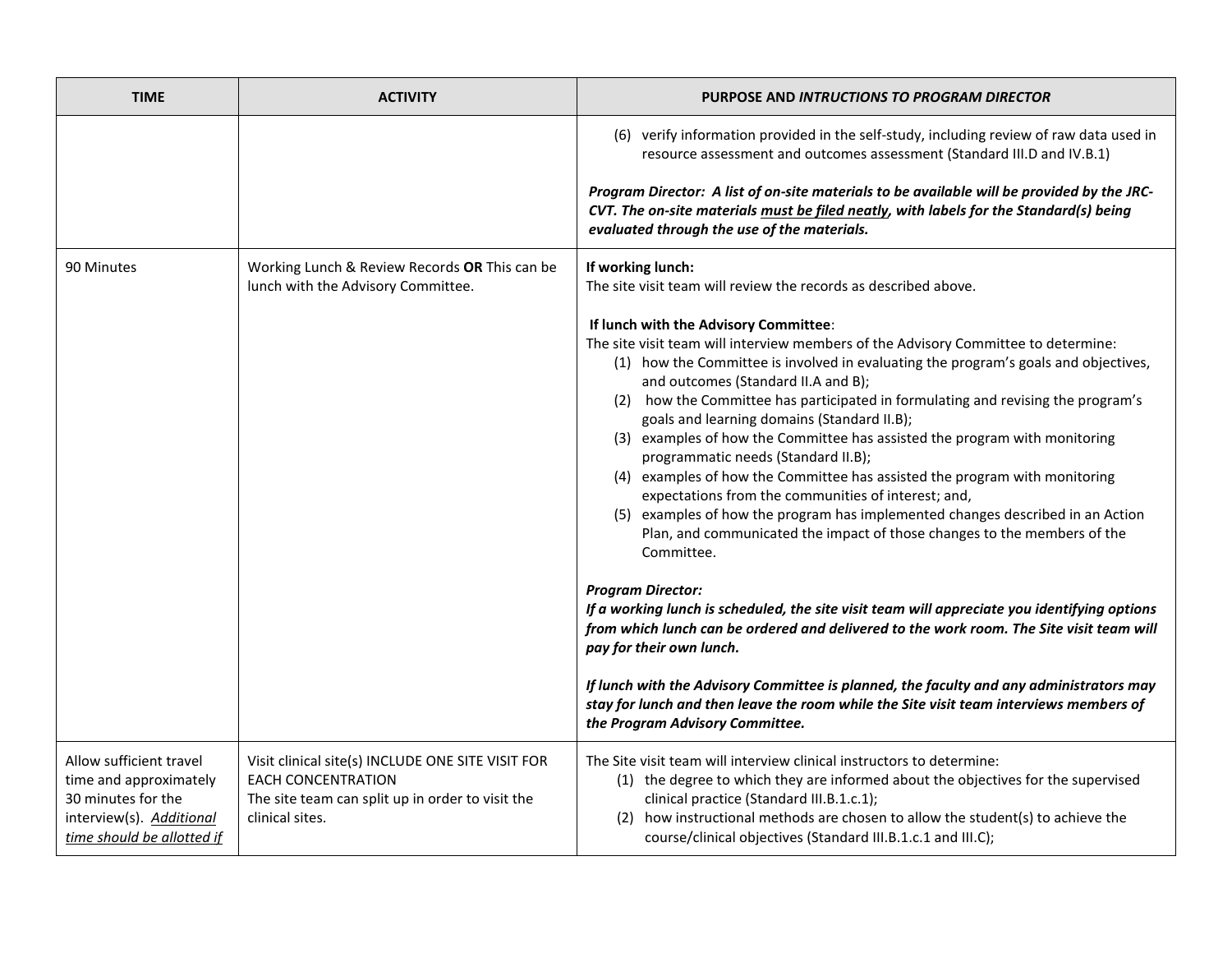| <b>TIME</b>                                                                                                                                                                                                                                                                  | <b>ACTIVITY</b>                                                                                                                                                                                                                                                                                                                                                              | PURPOSE AND INTRUCTIONS TO PROGRAM DIRECTOR                                                                                                                                                                                                                                                                                                                                                                                                                                                                                                                                                                                                                                                                                                                                                                          |
|------------------------------------------------------------------------------------------------------------------------------------------------------------------------------------------------------------------------------------------------------------------------------|------------------------------------------------------------------------------------------------------------------------------------------------------------------------------------------------------------------------------------------------------------------------------------------------------------------------------------------------------------------------------|----------------------------------------------------------------------------------------------------------------------------------------------------------------------------------------------------------------------------------------------------------------------------------------------------------------------------------------------------------------------------------------------------------------------------------------------------------------------------------------------------------------------------------------------------------------------------------------------------------------------------------------------------------------------------------------------------------------------------------------------------------------------------------------------------------------------|
| interviews with<br>employers, the medical<br>director(s), and program<br>graduates are scheduled<br>at the clinical site(s).                                                                                                                                                 | Clinical instructors/preceptors must be available.<br><b>INTERVIEWS WITH CLINICAL</b><br><b>INSTRUCTORS/PRECEPTORS</b><br>Interviews with clinical preceptors from other<br>sites can be scheduled via teleconference if a<br>sufficient sample was not included among the<br>membership of the Advisory Committee. This<br>activity can occur on either Day One or Day Two. | (3) how students are evaluated during the clinical education experience (Standard<br>IV.A.1);<br>(4) how the instructors were trained (Standard III.B.1.c.2);<br>(5) how the instructors are evaluated by the students, and what kind of feedback<br>they get about their performance as a clinical instructor (Standard III.B.1.c.2); and,<br>how the clinical instructor ensures that all activities during the day are<br>(6)<br>educational, and what steps are taken to make sure that no student is substituted<br>for staff (Standard V.C)<br>Program Director: It is preferable that the clinical site chosen for a visit include clinical<br>opportunities for more than one concentration. Visiting only one clinical site that serves<br>multiple purposes will enhance the efficiency of the site visit. |
| Program Director: Additional interviews/meetings: can be conducted in conjunction with clinical visits or scheduled separately based on availability of the participants. If<br>these meetings do not occur on DAY ONE they should be scheduled early in the second morning. |                                                                                                                                                                                                                                                                                                                                                                              |                                                                                                                                                                                                                                                                                                                                                                                                                                                                                                                                                                                                                                                                                                                                                                                                                      |
|                                                                                                                                                                                                                                                                              |                                                                                                                                                                                                                                                                                                                                                                              |                                                                                                                                                                                                                                                                                                                                                                                                                                                                                                                                                                                                                                                                                                                                                                                                                      |
| 15 Minutes to 30 minutes                                                                                                                                                                                                                                                     | Interview Medical Director(s)<br><b>Medical directors for additional concentrations</b><br>must be included in the interviews.                                                                                                                                                                                                                                               | The site visit team will Interview the Medical Director to assess:<br>(1) level of involvement in program, including instruction and evaluation (Standard<br>III.B.1.b.1);<br>(2) level of participation in resource assessment and outcomes assessment (Standard<br>$IV.B.1$ and $III.D$ );<br>(3) how cooperation and support from physicians is promoted (Standard III.B.1.b.1);<br>and,<br>participation in curriculum review to insure the program meets current standards<br>(4)<br>of medical practice (Standard III.B.1.b.1).                                                                                                                                                                                                                                                                                |
| 30 Minutes                                                                                                                                                                                                                                                                   | Advisory Committee (if the program does not host<br>a luncheon for the Advisory Committee)                                                                                                                                                                                                                                                                                   | The Site visit team will interview members of the Advisory Committee to determine:<br>(1) how the Committee is involved in evaluating the program's goals and objectives,<br>and outcomes (Standard II.A and B);<br>how the Committee has participated in formulating and revising the program's<br>(2)<br>goals and learning domains (Standard II.B);<br>(3) examples of how the Committee has assisted the program with monitoring<br>programmatic needs (Standard II.B);<br>(4) examples of how the Committee has assisted the program with monitoring<br>expectations from the communities of interest; and,                                                                                                                                                                                                     |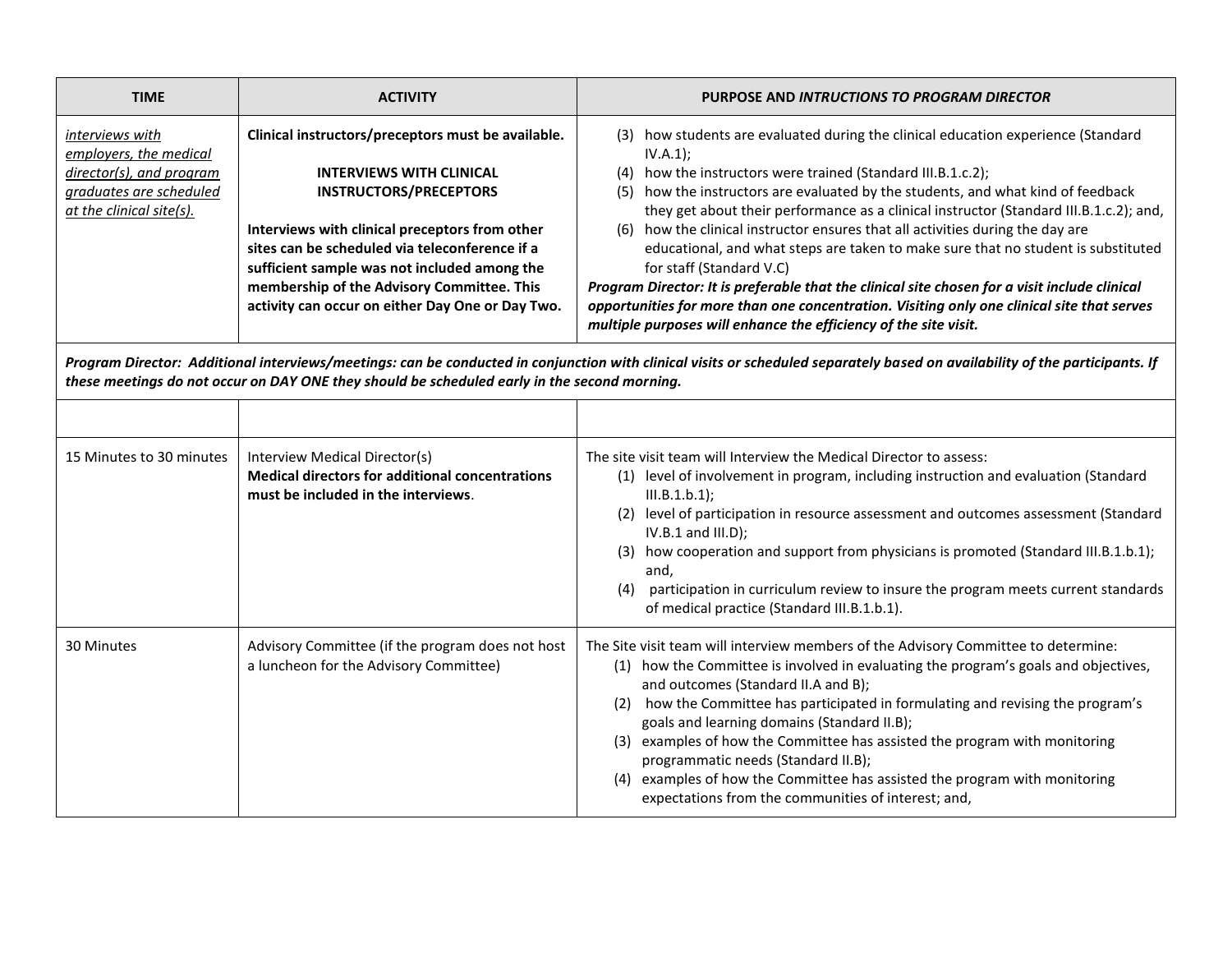| <b>TIME</b>              | <b>ACTIVITY</b>                                                                                                                   | PURPOSE AND INTRUCTIONS TO PROGRAM DIRECTOR                                                                                                                                                                                                                                                           |
|--------------------------|-----------------------------------------------------------------------------------------------------------------------------------|-------------------------------------------------------------------------------------------------------------------------------------------------------------------------------------------------------------------------------------------------------------------------------------------------------|
|                          |                                                                                                                                   | (5) examples of how the program has implemented changes described in an Action<br>Plan, and communicated the impact of those changes to the members of the<br>Committee.                                                                                                                              |
|                          |                                                                                                                                   | Program Director: Employers and the Advisory Committee interviews can be scheduled<br>concurrently, especially if several employers are members of the Advisory Committee.                                                                                                                            |
| 4:30 PM $-$ 4:45 PM      | Informal feedback to Program Director                                                                                             | The site visit team will clarify any questions/issues identified during the day.                                                                                                                                                                                                                      |
| $4:45 - 5:00 \text{ PM}$ | Travel back to hotel                                                                                                              | Program Director: The site visit team will be involved in drafting the Site Visit Report<br>during the evening; therefore, social activities (e.g., dinner) should not be planned. The<br>faculty will also most likely appreciate being able to go home and decompress from the<br>day's activities. |
|                          |                                                                                                                                   | <b>DAY TWO</b>                                                                                                                                                                                                                                                                                        |
| 7:30 AM - 8:30 AM        | Pick up Site Visitors from hotel                                                                                                  | Pick-up time determined by hotel distance from institution and the number of interviews<br>that are scheduled early in the morning of Day TWO.                                                                                                                                                        |
|                          |                                                                                                                                   | <b>Program Director:</b><br>(1) Please note the time you will pick up the site visitors on the final agenda.                                                                                                                                                                                          |
| 30 minutes               | Meet with Program Director                                                                                                        | The site visit team will clarify questions from Day One and previous evening work on the<br>Site Visit Report.                                                                                                                                                                                        |
|                          | SCHEDULE INTERVIEWS NOT COMPLETED ON DAY<br><b>ONE</b>                                                                            |                                                                                                                                                                                                                                                                                                       |
| 45 to 60 minutes         | Executive Session: Site Visit Report Completion - a<br>small conference room should be reserved for use<br>by the Site Visit Team | The site visit team will use this time to finalize the Site Visit Report, including reviewing any<br>records not seen during Day One.                                                                                                                                                                 |
|                          |                                                                                                                                   | <b>Program Director:</b><br>Questions identified during interviews that occurred during the morning may require<br>additional meetings with the program director and/or faculty; therefore, please make<br>sure these individuals are available during the beginning of this session.                 |
| 15 minutes               | Meet with the Program Director                                                                                                    | The site visit team will inform the Program Director of the content of the exit summation.                                                                                                                                                                                                            |